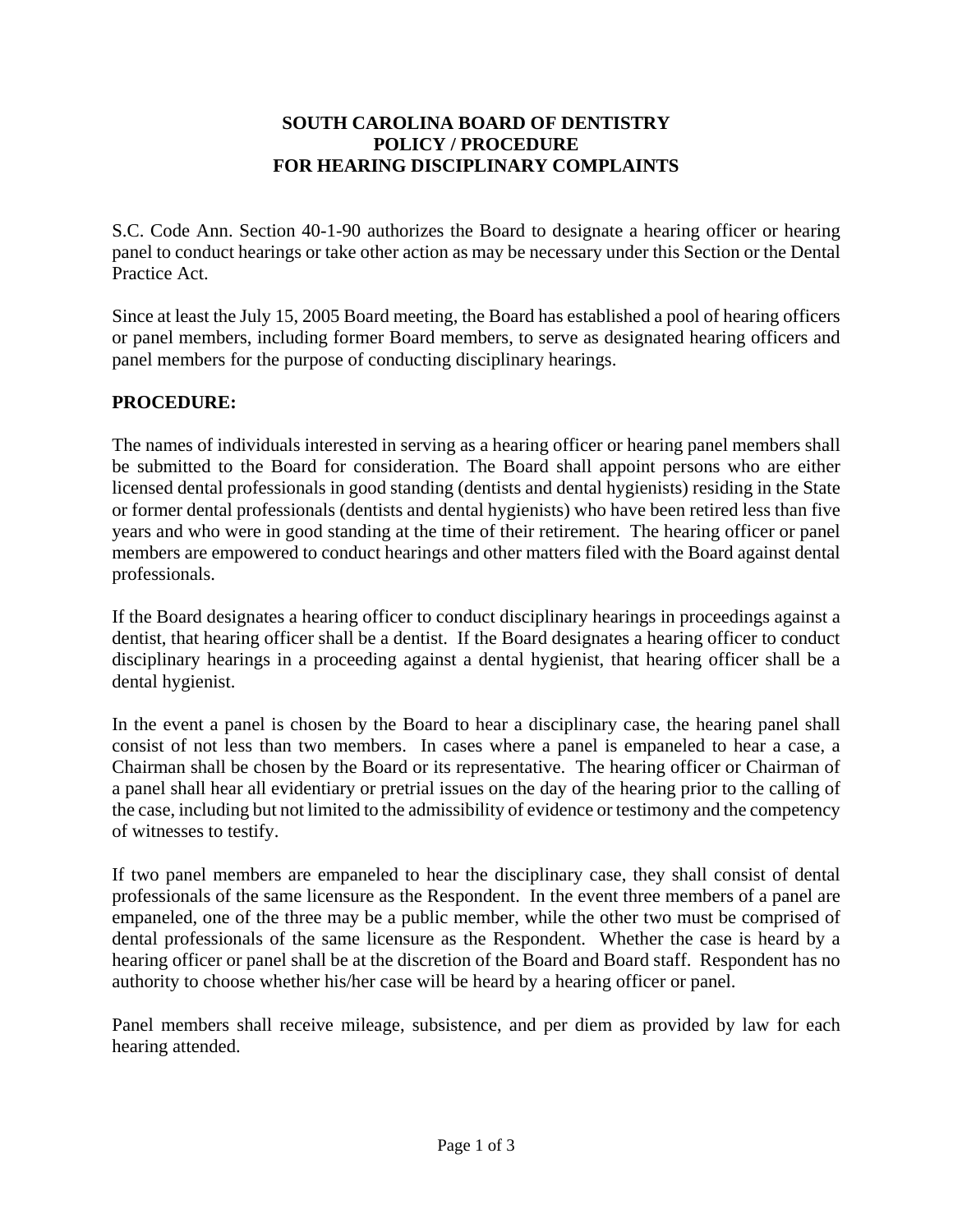# **Duty of the Hearing Officer or Panel**

If the hearing officer or panel finds that the charges in the Formal Complaint are not supported by the evidence or do not merit the taking of disciplinary action, the hearing officer or panel shall make a certified report of the proceedings before it, including its findings of fact, conclusions of law, and recommendations of sanctions, and file the certified report together with the transcript of the testimony taken and with exhibits, if any, with the Administrator of the Board.

If the hearing officer or panel finds and determines that the Respondent is guilty of misconduct meriting a sanction, it shall make a certified report of the proceedings before it, including its findings of fact, conclusions of law, and recommendations for sanctions, and shall file the certified report, together with a transcript of the testimony taken and exhibits, with the Administrator of the Board.

If a hearing panel of two members disagrees as to whether the Respondent is guilty of misconduct, the panel should make a certified report setting forth the findings of fact and conclusions of law upon which the members concur, identify the findings of fact and conclusions of law about which they disagree, and shall not make a recommendation of sanctions.

If a hearing panel of two members disagrees solely as to the sanction recommendation, the panel should make a certified report setting forth the findings of fact and conclusions of law but shall not recommend any sanction to the Board for its consideration.

# **Review by the Board**

After the hearing officer or panel has filed its certified report, the Board, through its Administrator, shall give 30 days' notice to the Respondent and/or counsel of the time and place at which the Board will convene to consider the certified report for the purpose of determining its final action.

The Respondent and/or counsel shall have the right to appear before the Board at said hearing and to be heard in oral argument in opposition to, or in support of, the recommendations of the hearing officer or panel. The Board shall proceed upon the certified report of the prior proceedings that were conducted before the hearing officer or panel.

### **Duty of the Board after Review**

Upon its final review, the Board may either dismiss the Formal Complaint or find that Respondent has violated the Dental Practice Act or other applicable provision of law. If the Formal Complaint is dismissed, the Administrator of the Board shall so notify the Respondent, personally or through his counsel, and the initial complainant. If the Board determines that the Respondent has committed misconduct meriting a sanction, it shall issue a Final Order of the proceedings before it, including its findings of fact, conclusions of law, and decision of sanction. The Board may choose to adopt the certified report of the prior proceedings as its own or modify the findings of fact, conclusions of law, and/or sanctions. The Administrator shall notify the Respondent, personally or through his counsel, of the Final Order and provide the same to them. Notice to counsel constitutes notice to the Respondent.